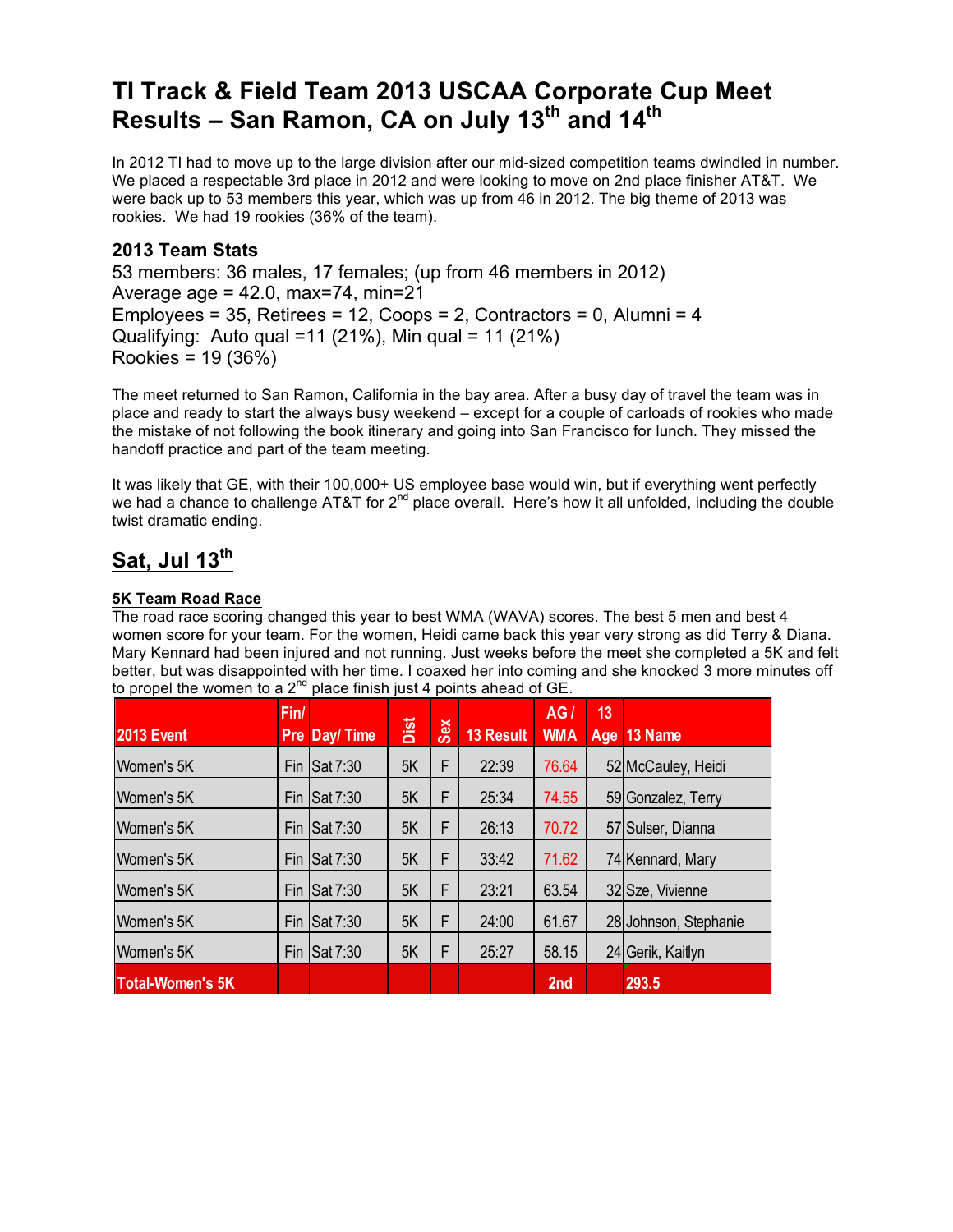We had a solid men's team but GE brought a strong road group and edged us by 10 points.

| <b>2013 Event</b>     | Fin/<br><b>Pre</b> | Day/Time | Dist | Sex | <b>13 Result</b> | AG/<br><b>WMA</b> | 13 | Age 13 Name        |
|-----------------------|--------------------|----------|------|-----|------------------|-------------------|----|--------------------|
| Men's 5K              | Fin                | Sat 7:30 | 5K   | M   | 16:53            | 83.34             |    | 44 Schmidt, Brian  |
| Men's 5K              | Fin                | Sat 7:30 | 5K   | M   | 19:22            | 82.83             |    | 60 Hull, Chuck     |
| Men's 5K              | Fin                | Sat 7:30 | 5K   | M   | 23:15            | 78.92             |    | 73 Vanbesien, Bies |
| Men's 5K              | Fin                | Sat 7:30 | 5K   | M   | 17:41            | 75.51             | 37 | ' Glotzbach, John  |
| Men's 5K              | Fin                | Sat 7:30 | 5K   | M   | 19:13            | 78.00             |    | 52 Pearson, Mark   |
| Men's 5K              | Fin                | Sat 7:30 | 5K   | M   | 21:33            | 75.09             | 61 | Jenkins, JJ        |
| Men's 5K              | Fin                | Sat 7:30 | 5K   | M   | 25:25            | 72.19             |    | 73 Capps, Wally    |
| <b>Total-Men's 5K</b> |                    |          |      |     |                  | 2nd               |    | 398.6              |

Several of the events have prelims to qualify for finals. We can use different people in these and one of our strategies is to rest a few aces for the finals. The prelim runner is a valuable and integral member of our team.

#### **4x100 Relay Prelim**

We run the finals team in this so they can practice the critical high speed handoffs.They all ran very well and had the  $2^{nd}$  fasted qual time.

| <b>2013 Event</b>    | Fin/ | <b>Pre Day/Time</b> | Dist | Sex | 13 Result | AG<br><b>WMA</b> | 13<br>Age | 13 Name           |
|----------------------|------|---------------------|------|-----|-----------|------------------|-----------|-------------------|
| 4 x 100 Relay        | Pre  | Sat 10:45           | 100  | F   | 14.4      | $40+$            | 51        | Phillips, Sheri   |
| 4 x 100 Relay        | Pre  | Sat 10:45           | 100  | F   | 13.6      | Open             | 27        | Boarman, Andrea   |
| 4 x 100 Relay        | Pre  | Sat 10:45           | 100  | M   | 12.1      | $40+$            | 41        | Sarpong, Benjamin |
| 4 x 100 Relay        | Pre  | Sat 10:45           | 100  | M   | 10.7      | Open             | 24        | Roberson, Todd    |
| PreTot-4 x 100 Relay |      |                     |      |     | 50.8      | 2 <sub>nd</sub>  |           |                   |

#### **Submaster Distance Relay**

The first track final of the event is for 30+ runners and, as usual, we had a team well above the age requirement. I made a few strategic shifts this year and the team came through with flying colors to win a solid 2<sup>nd</sup> place. I gamled and pulled Brian Schmidt out of this and Glotzbach stepped in nicely.

| <b>2013 Event</b>           | Fin/ | Pre Day/Time  | Dist | Sex | 13 Result WMA Age 13 Name | AG/             | 13 |                    |
|-----------------------------|------|---------------|------|-----|---------------------------|-----------------|----|--------------------|
| <b>SubMaster Dist Relay</b> |      | Fin Sat 10:55 | 800  | M   | 02:17.2                   | 35/30           |    | 30 Jorio, Ismail   |
| <b>SubMaster Dist Relay</b> |      | Fin Sat 10:55 | 400  | F   | 01:13.0                   | $30+$           |    | 49 Michalak, Beth  |
| <b>SubMaster Dist Relay</b> |      | Fin Sat 10:55 | 1200 | M   | 03:39.0                   | 35/30           |    | 49Luo, Luke        |
| <b>SubMaster Dist Relay</b> |      | Fin Sat 10:55 | 1600 | M   | 05:18.3                   | 30/35           |    | 37 Glotzbach, John |
| <b>Total-SubMaster Dist</b> |      |               |      |     | 12:27.5                   | 2 <sub>nd</sub> |    |                    |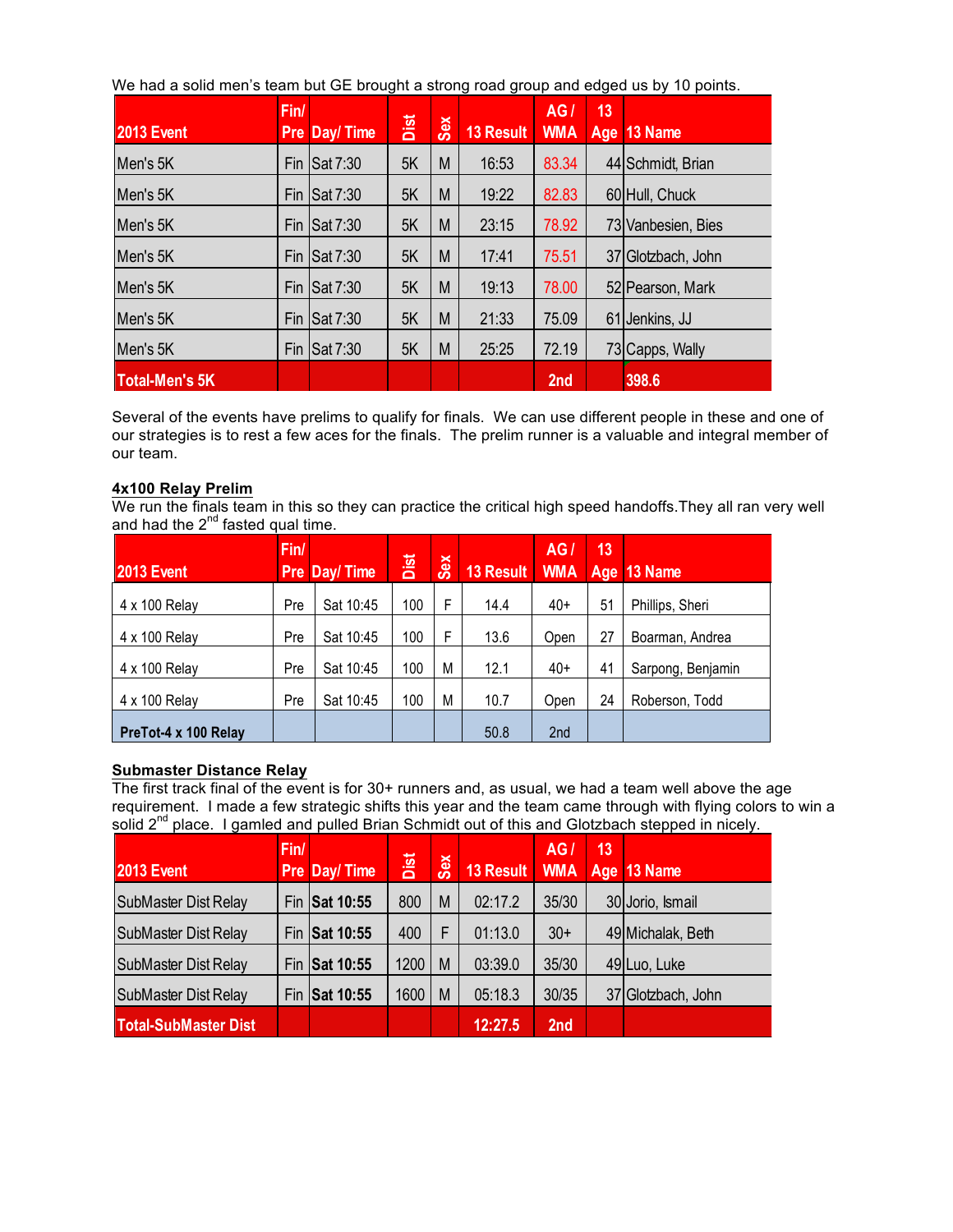#### **High Jump**

The field events are scored decathlon style. You can enter up to 3 competitors and your top 2 scores add together for your team total. Coach Rio and Sheri lept to the gold medal this year by about 80 points

| <b>2013 Event</b> | Fin/ | Pre Day/Time      | Dist | Sex | 13 Result WMA | AG/ | 13   | Age 13 Name        |
|-------------------|------|-------------------|------|-----|---------------|-----|------|--------------------|
| High Jump         |      | Fin Sat - flight? | HJ   |     | 4'2"/877      | Anv |      | 51 Phillips, Sheri |
| High Jump         |      | Fin Sat - flight? | HJ   | M   | 4'0"/888      | Any |      | 71 King, Rio       |
| High Jump         |      | Fin Sat - flight? | HJ   | M   |               | Any | #N/A |                    |

#### **Discus**

We didn't have any throwers and were unable to enter this event. A pair of 650 point scores would win this. Throwers, where are you?

#### **Individual 200's**

A couple of years ago they added some individual races. We didn't do well in 2012, but we stepped it up in 2013. Rookie intern student Ben convinced me to let him try the 200m and rewarded my OK with a 1<sup>st</sup> place finish. Then Barry began the start of what would be an incredible weekend for him with another  $1<sup>st</sup>$ . JJ took a solid second and Coach Rio grabbed another gold to go with his high jump medal.

| <b>2013 Event</b>       | Fin/ | <b>Pre Day/Time</b> | Dist | Sex | 13 Result | AGI<br><b>WMA</b> | 13<br>Age | $13$ Name              |
|-------------------------|------|---------------------|------|-----|-----------|-------------------|-----------|------------------------|
| <b>Indiv M 200m 18+</b> |      | Fin Sat 11:15       | 200  | M   | 24.83/1st | Open              |           | 21 Kanevsky, Benjamin  |
| <b>Indiv M 200m 50+</b> |      | Fin Sat 11:16       | 200  | M   | 27.45/1st | $50+$             |           | 59 Pappermaster, Barry |
| <b>Indiv M 200m 60+</b> |      | Fin Sat 11:17       | 200  | M   | 31.33/2nd | $60+$             |           | 61 Jenkins, JJ         |
| <b>Indiv M 200m 70+</b> |      | Fin Sat 11:17       | 200  | M   | 34.31/1st | $70+$             |           | 71 King, Rio           |
| <b>Indiv F 200m 18+</b> |      | Fin ISat 11:45      | 200  | F   | 30.18/3rd | Open              |           | 27 Boarman, Andrea     |
| <b>Indiv F 200m 40+</b> |      | Fin Sat 11:46       | 200  | F   | 34.92/3rd | $40+$             |           | 50 Toliver, Robin      |
| <b>Indiv F 200m 50+</b> |      | Fin Sat 11:47       | 200  | F   | 31.74/1st | $50+$             |           | 51 Phillips, Sheri     |
| <b>Indiv F 200m 60+</b> |      | Fin Sat 11:47       | 200  | F   | drop      | $60+$             |           | 32 drop                |

#### **3 Lap Sprint Prelim**

It was an all rookie prelim team and they almost didn't get lined up and in the right places. Some other team members ran to the rescue and they were set – and they all ran great. All four of these have a lot to build on for next year.

| <b>2013 Event</b>          | Fin/ | Pre Day/Time  | Dist | Sex | 13 Result | AG              | 13 | WMA Age 13 Name     |
|----------------------------|------|---------------|------|-----|-----------|-----------------|----|---------------------|
| 3 Lap Sprint               |      | Pre Sat 12:25 | 200  | F   | 00:33.8   | Open            |    | 28 Rogers, Annalisa |
| 3 Lap Sprint               |      | Pre Sat 12:25 | 200  | M   | 00:26.9   | Open            |    | 29 Roberts, Matt    |
| 3 Lap Sprint               |      | Pre Sat 12:25 | 400  | M   | 01:02.8   | Open            |    | 36 Williams, Scott  |
| 3 Lap Sprint               |      | Pre Sat 12:25 | 400  | M   | 00:56.7   | Open            |    | 25 Fagnani, Anthony |
| <b>PreTot-3 Lap Sprint</b> |      |               |      |     | 03:00.2   | 2 <sub>nd</sub> |    |                     |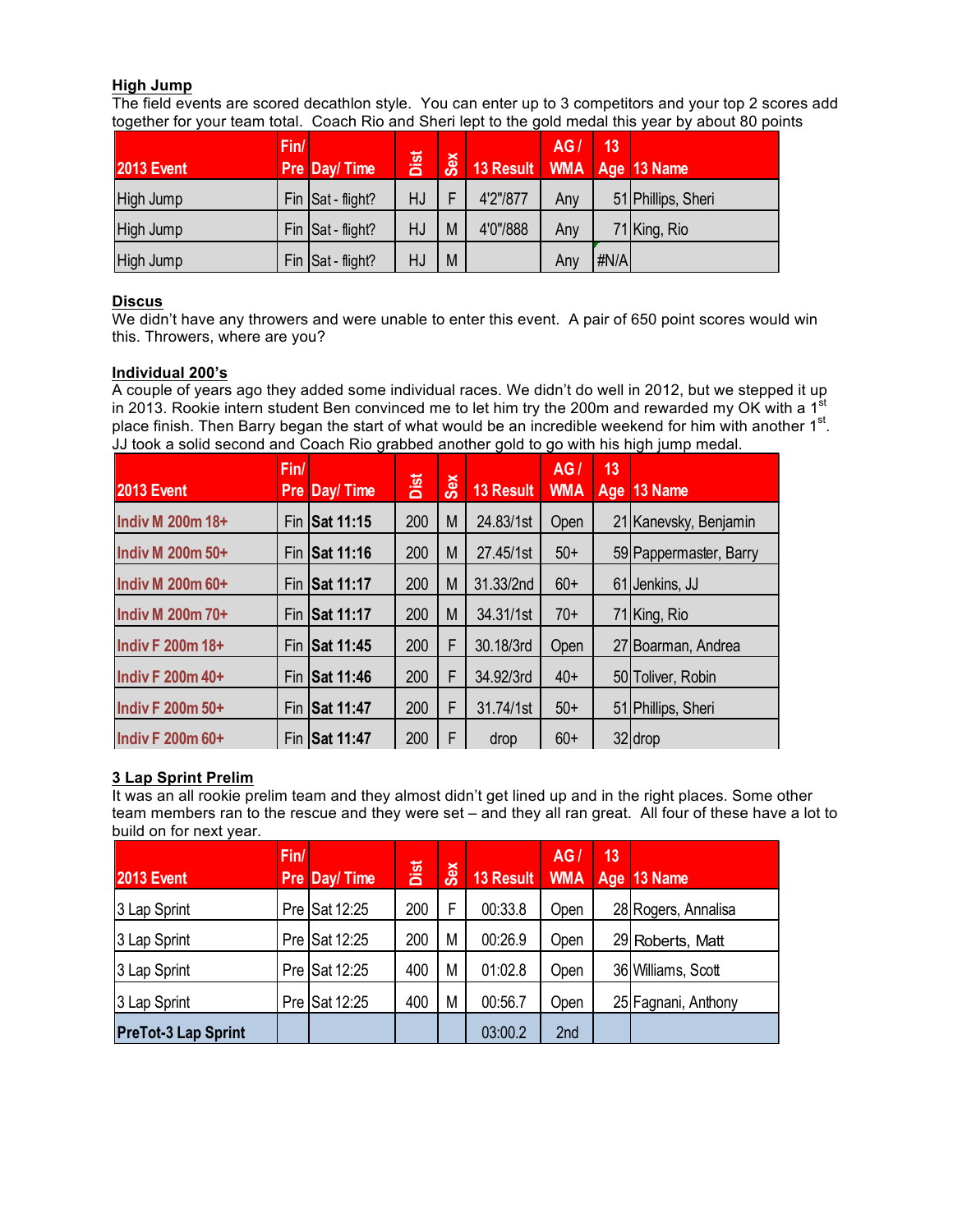#### **Executive Relay**

This final is for managers of managers or senior members of the technical staff. Our team is all very "experienced" compared to most of the competition since the minimum age in this event is just 30. Vonnie had been injured but bravely came out and proceeded to run exactly what I predicted. Steve Smith and rookie Haydar both exceeded expectations, but the other teams had quite an age advantage and we took a solid  $3<sup>rd</sup>$  place.

| <b>2013 Event</b>            | Fin/ | Pre Day/Time    | Dist | Sex | 13 Result | <b>AG</b><br><b>WMA</b> | 13<br>Age | 13 Name            |
|------------------------------|------|-----------------|------|-----|-----------|-------------------------|-----------|--------------------|
| <b>Executive Relay</b>       | Fin  | <b>Sat 1:20</b> | 800  | F   | 03:11.1   | $30+$                   |           | 51 Howard, Vonnie  |
| <b>Executive Relay</b>       | Fin  | <b>Sat 1:20</b> | 400  | M   | 01:03.4   | $30+$                   |           | 53 Westbrook, Paul |
| <b>Executive Relay</b>       | Fin  | <b>Sat 1:20</b> | 800  | M   | 02:32.5   | $30+$                   |           | 55 Smith, Steve    |
| <b>Executive Relay</b>       | Fin  | <b>Sat 1:20</b> | 1600 | M   | 05:57.8   | $30+$                   |           | 45 Bilhan, Haydar  |
| <b>Total-Executive Relay</b> |      |                 |      |     | 12:44.8   | 3rd                     |           |                    |

#### **4x200 Prelim**

Claude was iffy a few weeks ago, but he came out and helped in so many ways. Mike and Amy were back from last year and Michael was tired of managing uniforms and needed to run. They did exactly what we needed – qualified the team for the finals.

| <b>2013 Event</b>    | Fin/ | <b>Pre Day/Time</b>      | Dist | Sex | <b>13 Result</b> | AG<br><b>WMA</b> | 13 | Age 13 Name          |
|----------------------|------|--------------------------|------|-----|------------------|------------------|----|----------------------|
| $4 \times 200$ Relay |      | Pre $\textsf{Isat} 1:40$ | 200  | M   | 00:30.5          | $40+$            |    | 48 Cirba, Claude     |
| 4 x 200 Relay        |      | Pre $\textsf{Isat} 1:40$ | 200  | M   | 00:31.2          | $50+$            |    | 58 Simon, Mike       |
| $4 \times 200$ Relay |      | Pre $\textsf{Isat} 1:40$ | 200  | F   | 00:31.8          | Open             |    | 24 Ball, Amy         |
| $4 \times 200$ Relay |      | Pre $\textsf{Isat} 1:40$ | 200  | M   | 00:26.7          | Open             |    | 27 Reynolds, Michael |
| PreTot-4 x 200 Relay |      |                          |      |     | 02:00.2          | 4th              |    |                      |

#### **Distance Relay**

Ismail was lobbying me for shorter events, but he did such a nice job on the 2 mile anchor last year that I forced him to do it again. First Heidi had a great performance for a 51 year old running in an open event. Then Larry had an absolute breakthrough and took 10 seconds off his season best in the 800. Chuck, running the 40+ leg (and giving up a bit of age) did great as always. Rookie Barnabe then shaved 8 seconds off his best mile and set up the best finish of the day. Exxon took the last baton a bit in front of us and Ismail tracked down and passed the Exxon runner. The Exxon guy stayed within stalking distance the whole race and moved up on the final lap. On the back stretch Exxon tried to pass but Ismail surged and forced him to run the wider curve. Then the greatest home stretch in the history of the Distance Relay unfolded. They raced down the stretch each surging slightly in front back and forth. It looked like Exxon had it and Ismail dug one final kick and won by a photo finish. A 5.5 mile race was decided by less than  $1/100<sup>th</sup>$  of a second. What a team. To make it more impressive, Ismail was fasting for Ramadan.

| <b>2013 Event</b>           | Fin/ | Pre Day/Time    | Dist | Sex | <b>13 Result</b> | AGI<br><b>WMA</b> | 13 | Age 13 Name          |
|-----------------------------|------|-----------------|------|-----|------------------|-------------------|----|----------------------|
| <b>Distance Relay</b>       | Fin  | <b>Sat 1:50</b> | 1600 | F   | 06:28.0          | Open              |    | 52 McCauley, Heidi   |
| <b>Distance Relay</b>       | Fin  | <b>Sat 1:50</b> | 800  | M   | 02:15.0          | Open              |    | 26 Laugeson, Larry   |
| <b>Distance Relay</b>       | Fin  | <b>Sat 1:50</b> | 1600 | M   | 05:39.3          | $40+$             |    | 60 Hull, Chuck       |
| <b>Distance Relay</b>       | Fin  | <b>Sat 1:50</b> | 1600 | M   | 05:30.3          | Open              |    | 36 Allouard, Barnabe |
| <b>Distance Relay</b>       | Fin  | <b>Sat 1:50</b> | 3200 | M   | 11:54.0          | Open              |    | 30 Jorio, Ismail     |
| <b>Total-Distance Relay</b> |      |                 |      |     | 31:46.6          | 2 <sub>nd</sub>   |    |                      |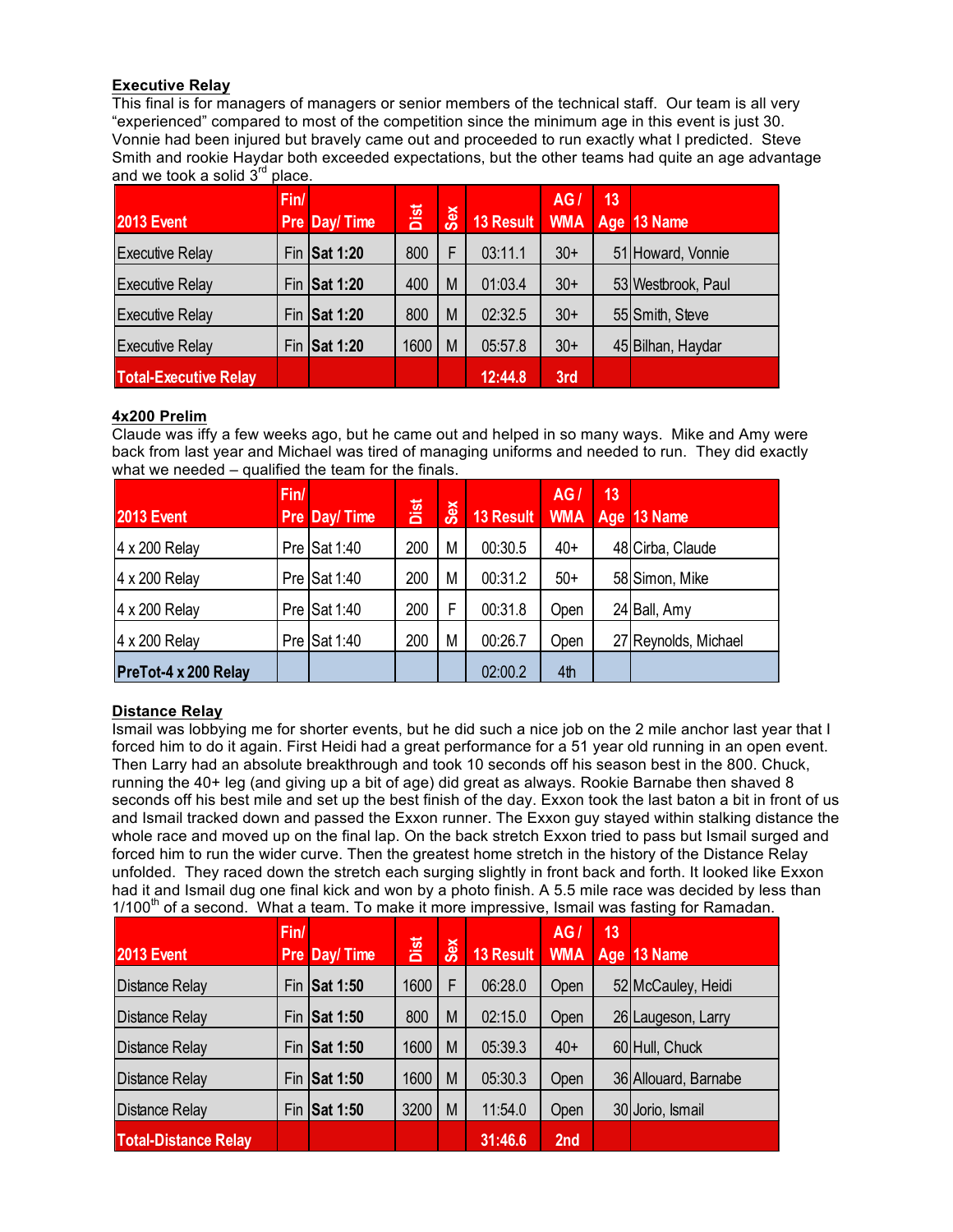#### **Individual 400m**

Greg Gordon shaved 2 seconds off his best previous time this year. Chris Grant and Beth both ran solid times for a group of 2<sup>nd</sup> place finishes. Brandy would have done well in the 30+, but I needed her in other events.

| <b>2013 Event</b>         | Fin/ | Pre Day/Time | Dist | Sex | 13 Result | AGI   | 13 | WMA Age 13 Name   |
|---------------------------|------|--------------|------|-----|-----------|-------|----|-------------------|
| <b>Indiv M 400m 30+</b>   |      | Fin Sat 2:30 | 400  | M   | 57.04/2nd | $30+$ |    | 40 Gordon, Greg   |
| <b>Indiv M 400m 40+</b>   |      | Fin Sat 2:35 | 400  | M   | 56.80/2nd | $40+$ |    | 45 Grant, Chris   |
| <b>Indiv F 400m 30+</b>   |      | Fin Sat 2:55 | 400  | F   | drop      | $30+$ |    | 51 drop           |
| <b>Indiv F 400m 40+</b>   |      | Fin Sat 3:00 | 400  | F   | 75.89/2nd | $40+$ |    | 51 Michalak, Beth |
| <b>SubTotal-Open 400m</b> |      |              |      |     |           |       |    |                   |

#### **Senior's Relay Prelim**

Good solid prelim team to easily qualify us and rest the other Seniors for finals. Several seniors could be seen taking naps in the stands. Cynthia, who was still recovering from surgery earlier this year wasn't planning to run, but decided to jump in the prelim and looked great.

| <b>2013 Event</b>            | Fin/ | <b>Pre Day/Time</b> | Dist | Sex | <b>13 Result</b> | AG.<br><b>WMA</b> | 13<br>Age | 13 Name           |
|------------------------------|------|---------------------|------|-----|------------------|-------------------|-----------|-------------------|
| Senior's Relay               | Pre  | Sat 3:20            | 200  | M/F | 00:37.0          | $60+$             | 71        | King, Rio         |
| Senior's Relay               | Pre  | Sat 3:20            | 400  | М   | 01:15.0          | $50+$             | 60        | Bosshart, Patrick |
| Senior's Relay               | Pre  | Sat 3:20            | 200  | F   | 00:36.7          | $50+$             | 54        | Samilton, Cynthia |
| Senior's Relay               | Pre  | Sat 3:20            | 600  | M   | 01:52.2          | $50+$             | 52        | Pearson, Mark     |
| Senior's Relay               | Pre  | Sat 3:20            | 400  | М   | 01:14.0          | $50+$             | 58        | Simon, Mike       |
| <b>PreTot-Senior's Relay</b> |      |                     |      |     | 05:34.9          | 2nd               |           |                   |

#### **Submaster's Sprint Prelim**

Three of the four were rookies, but they acted like veterans and easily qualified for the final.

| <b>2013 Event</b>            | Fin/ | <b>Pre Day/Time</b>      | Dist | Sex | 13 Result | AG<br><b>WMA</b> | 13<br>Age | $13$ Name            |
|------------------------------|------|--------------------------|------|-----|-----------|------------------|-----------|----------------------|
| Submasters Sprint            |      | Pre Sat 3:45             | 200  | F   | 00:34.0   | $30+$            |           | 40 Hilbun, Stephanie |
| Submasters Sprint            |      | Pre $\textsf{Isat }3:45$ | 200  | M   | 00:26.0   | 35/30            |           | 30 Brantmeier, Paul  |
| Submasters Sprint            |      | Pre $\textsf{Isat }3:45$ | 400  | M   | 01:03.8   | 35/30            |           | 35 Fulce, Mitchell   |
| Submasters Sprint            |      | Pre $\textsf{Isat }3:45$ | 800  | M   | 02:30.7   | 30/35            |           | 36 Allouard, Barnabe |
| <b>PreTot-Submast Sprint</b> |      |                          |      |     | 04:34.5   | 2 <sub>nd</sub>  |           |                      |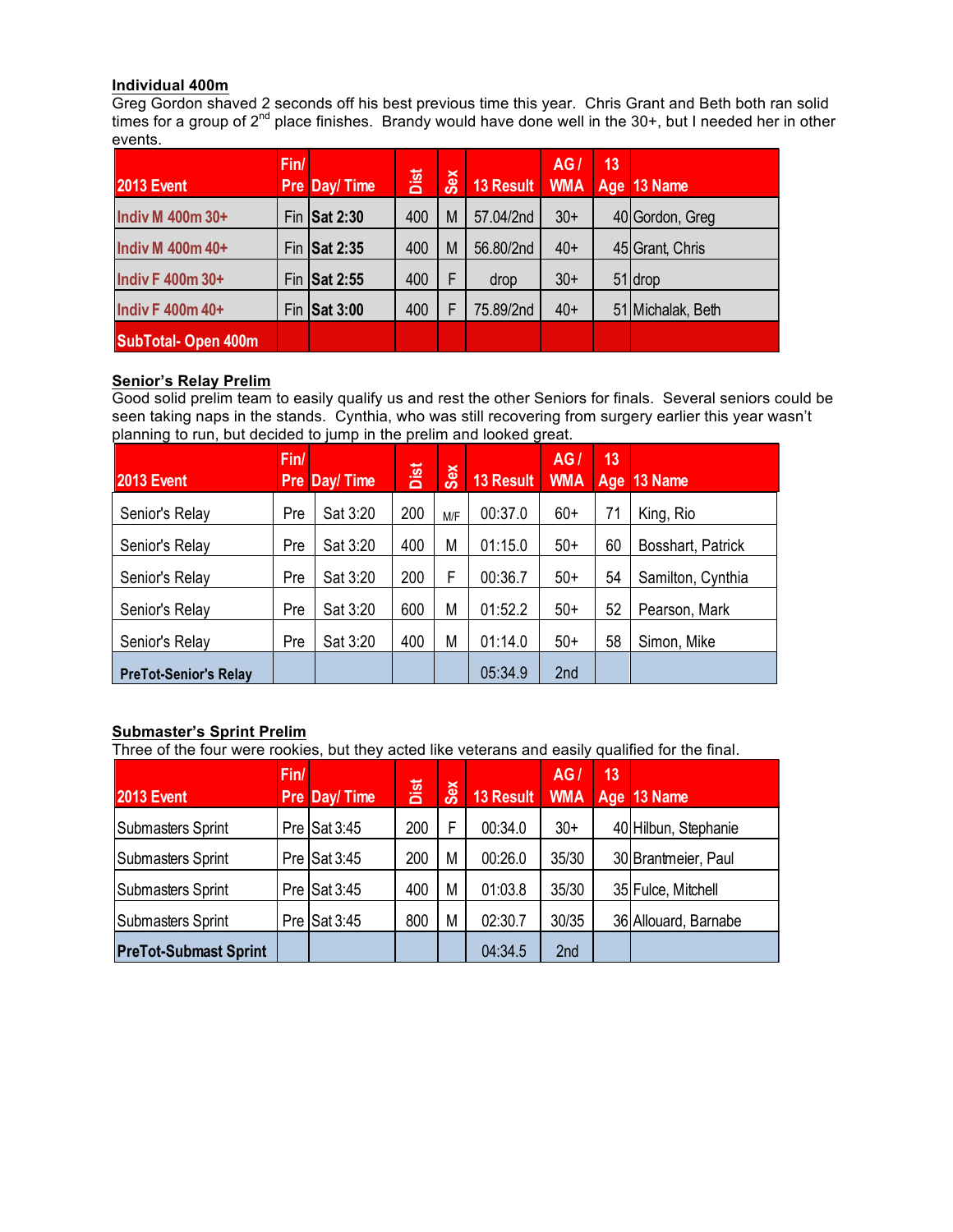#### **Sprint Relay Prelim**

Stephanie only came out a few weeks ago and has only run times four times. Each one has gotten faster. Kaitlyn came out early and almost dropped out, but then made a late surge back onto the team. Anthony and Larry both worked hard and tried many events this year. Anthony found his niche in the 400m and ran a nice 56.7 earlier in the day. Matt Roberts was another late addition who is still figuring out what events best fit for him. They all did their job and qualified the team.

| <b>2013 Event</b>          | Fin/  | <b>Pre Day/Time</b>      | Dist | Sex | <b>13 Result</b> | AG<br><b>WMA</b> | 13<br>Age | 13 Name              |
|----------------------------|-------|--------------------------|------|-----|------------------|------------------|-----------|----------------------|
| <b>Sprint Relay</b>        |       | Pre $\textsf{Isat }4:20$ | 200  | F   | 00:33.3          | $30+$            |           | 40 Hilbun, Stephanie |
| <b>Sprint Relay</b>        |       | Pre $\textsf{Isat }4:20$ | 200  | F   | 00:33.6          | Open             |           | 24 Gerik, Kaitlyn    |
| <b>Sprint Relay</b>        | Pre I | Sat 4:20                 | 400  | М   | 01:00.0          | Open             | 261       | Laugeson, Larry      |
| <b>Sprint Relay</b>        | Pre I | Sat 4:20                 | 400  | М   | 01:01.6          | Open             |           | 25 Fagnani, Anthony  |
| <b>Sprint Relay</b>        | Pre I | Sat 4:20                 | 200  | М   | 00:30.5          | $40+$            |           | 48 Cirba, Claude     |
| <b>Sprint Relay</b>        | Pre l | Sat 4:20                 | 200  | М   | 00:27.5          | Open             |           | 29 Roberts, Matt     |
| <b>PreTot-Sprint Relay</b> |       |                          |      |     | 04:06.5          | 3rd              |           |                      |

Day one wrapped up with all good news. We qualified for all finals and everyone was healthy.

# **Sun, Jul 14th**

#### **10K Team Road Race**

This is a complex event and trying to place the right people in the right slot is always a bit of art and science. Based on the 5K road results I didn't see any way for the men to catch GE for 1<sup>st</sup> in the 10K. I was thinking about pulling Brian Schmidt out of the 10K to rest him for two track finals later in the day. We waited and the start and sized up the other teams, then Rio and I pulled him about 30 seconds before the start. The rest of the men did great and easily secured  $2^{nd}$  place. Mike Simon, who had come to run prelims on the track jumped in and almost became our  $5<sup>th</sup>$  male scorer. Haydar, who came to run the exec relay also had a nice 10K run.

| <b>2013 Event</b>      | Fin/<br><b>Pre</b> | Day/Time                                   | Dist       | Sex | <b>13 Result</b> | AG/<br><b>WMA</b> | 13 | Age 13 Name        |
|------------------------|--------------------|--------------------------------------------|------------|-----|------------------|-------------------|----|--------------------|
| Men's 10K              | <b>Fin</b>         | <b>Sun 7:00</b>                            | <b>10K</b> | M   | 40:24            | 82.60             |    | 60 Hull, Chuck     |
| Men's 10K              | Fin                | $\textsf{ISun }7:00$                       | <b>10K</b> | M   | 47:33            | 80.31             |    | 73 Vanbesien, Bies |
| Men's 10K              | Fin                | <b>Sun 7:00</b>                            | <b>10K</b> | M   | 40:27            | 77.10             |    | 52 Pearson, Mark   |
| Men's 10K              | Fin                | <b>Sun 7:00</b>                            | <b>10K</b> | M   | 37:40            | 73.77             |    | 37 Glotzbach, John |
| Men's 10K              |                    | Fin $\textsf{I}$ Sun 7:00                  | <b>10K</b> | M   | 52:28            | 72.80             |    | 73 Capps, Wally    |
| Men's 10K              |                    | Fin $\left \mathsf{Sun}\right\rangle$ 7:00 | <b>10K</b> | M   | 45:20            | 72.37             |    | 58 Simon, Mike     |
| Men's 10K              |                    | Fin Sun 7:00                               | <b>10K</b> | M   | 45:35            | 64.74             |    | 45 Bilhan, Haydar  |
| <b>Total-Men's 10K</b> |                    |                                            |            |     |                  | 2nd               |    | 386.6              |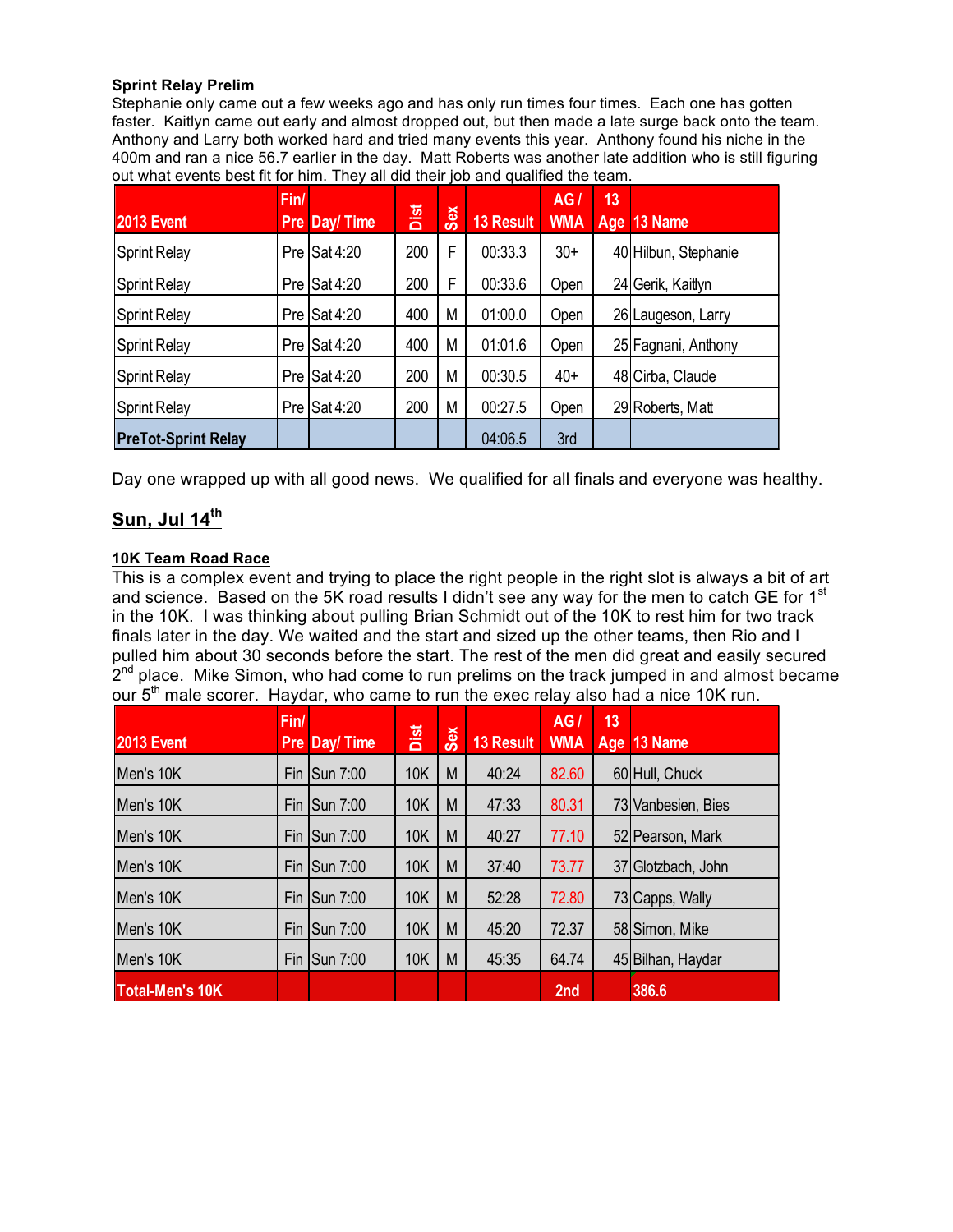With Mary K. still recovering she couldn't run the 10K yet, so the women were down to 4. They all ran well, but got edged by GE for  $2<sup>nd</sup>$  place.

| <b>2013 Event</b>        | Fin/ | Pre Day/ Time                              | Dist       | <b>Sex</b> | 13 Result | AG/<br><b>WMA</b> | 13 | Age 13 Name        |
|--------------------------|------|--------------------------------------------|------------|------------|-----------|-------------------|----|--------------------|
| Women's 10K              |      | Fin $\left \mathsf{Sun}\right\rangle$ 7:00 | <b>10K</b> | F          | 47:48     | 74.40             |    | 52 McCauley, Heidi |
| Women's 10K              |      | Fin $\left \mathsf{Sun}\right\rangle$ 7:00 | <b>10K</b> | E          | 53:28     | 73.05             |    | 59 Gonzalez, Terry |
| Women's 10K              |      | Fin $\textsf{I}$ Sun 7:00                  | 10K        | F          | 54:01     | 70.34             |    | 57 Sulser, Dianna  |
| Women's 10K              |      | Fin $\left \mathsf{Sun}\right\rangle$ 7:00 | <b>10K</b> | F          | 48:05     | 63.24             |    | 32 Sze, Vivienne   |
| <b>Total-Women's 10K</b> |      |                                            |            |            |           | 3rd               |    | 281.0              |

#### **Kids Race**

It doesn't count for team points, but the kids race (toddler division) was dominated by Amy Ball's niece Lucy. She blasted to the finish while the other two competitors cried and hugged their moms at the start. Look at that knee lift!



Lucy running the kids race while Amy Ball looks on.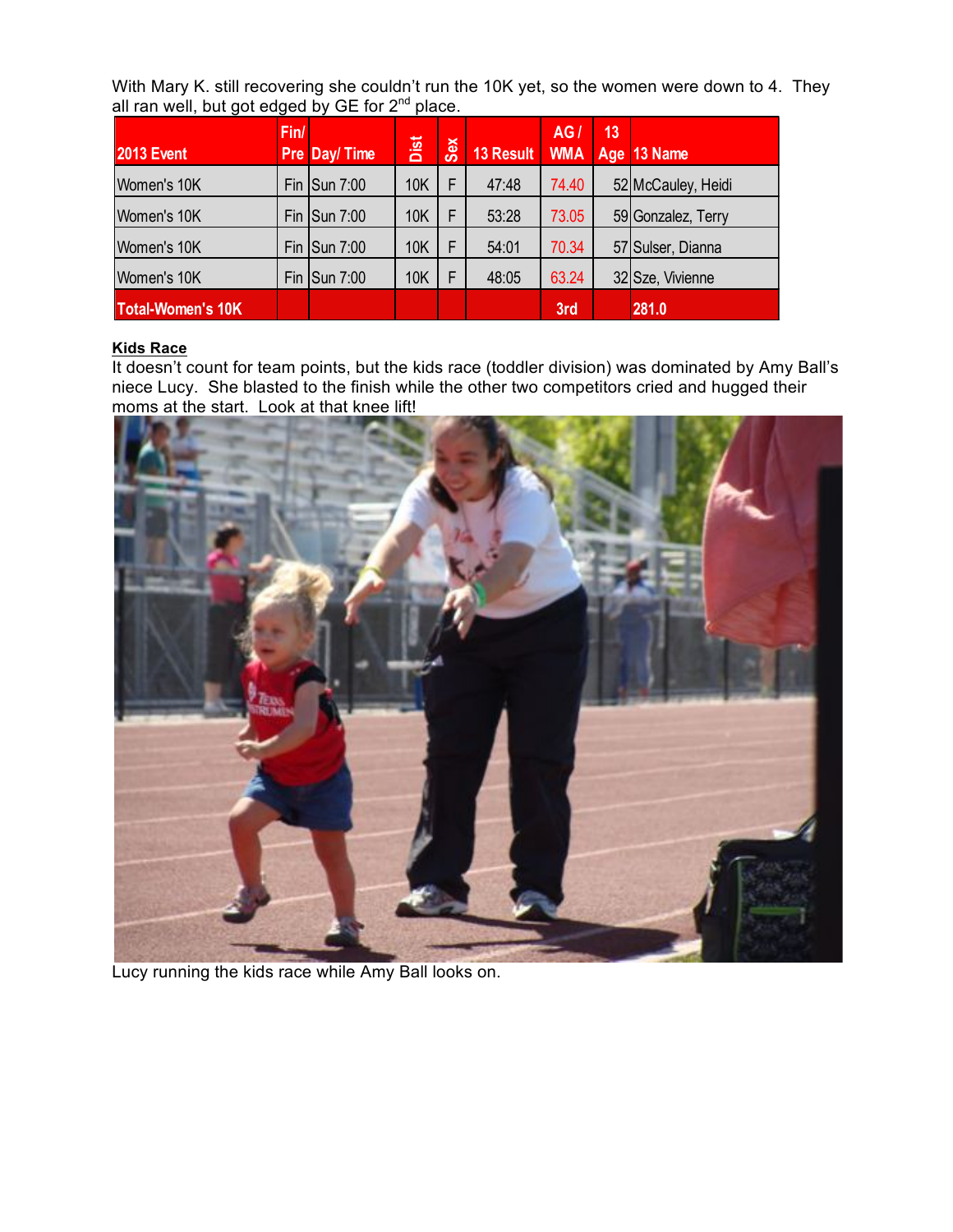#### **4x100 Final**

We had the fastest team, but exactly like 2012 we had one shaky handoff that cost us the gold medal. Todd made a furious charge down the stretch, but was 7/100ths behind AT&T. Andrea Boarman made her rookie debut after some foot surgery a few years ago. She will come back even faster and stronger next year. Sheri and Ben were their usual solid selves.

| <b>2013 Event</b>   | Fin/ | Pre Day/Time  | Dist | Sex | 13 Result | AG/<br><b>WMA</b> | 13 | Age 13 Name          |
|---------------------|------|---------------|------|-----|-----------|-------------------|----|----------------------|
| 4 x 100 Relay       |      | Fin Sun 10:50 | 100  | F   | 14.98     | $40+$             |    | 51 Phillips, Sheri   |
| 4 x 100 Relay       |      | Fin Sun 10:50 | 100  | F   | 14.12     | Open              |    | 27 Boarman, Andrea   |
| 4 x 100 Relay       |      | Fin Sun 10:50 | 100  | M   | 11.53     | $40+$             |    | 41 Sarpong, Benjamin |
| 4 x 100 Relay       |      | Fin Sun 10:50 | 100  | M   | 10.25     | Open              |    | 24 Roberson, Todd    |
| Total-4 x 100 Relay |      |               |      |     | 50.88     | 2nd               |    |                      |

#### **Women's 800 Team Race**

We didn't have enough females to think about fielding a team. Next year? Yes, you. It would take a pair of 2:30 runners to even medal. We need a pair of sub 2:20's to win.

#### **3-Lap Sprint**

Three rookies were on this team, but they all ran very well to secure another  $2^{nd}$  place for the team. Heather didn't get much training in, so she has big upside potential. Hieu was consistent at practice all season. Ben is a summer intern and ran a great anchor. Michael always shows up in top shape and runs to his potential.

| <b>2013 Event</b>         | Fin/ | <b>Pre Day/Time</b> | Dist | Sex | 13 Result | AGI<br><b>WMA</b> | 13 | Age 13 Name           |
|---------------------------|------|---------------------|------|-----|-----------|-------------------|----|-----------------------|
| 3 Lap Sprint              |      | Fin Sun 11:20       | 200  | F   | 00:31.3   | Open              |    | 24 Geiger, Heather    |
| 3 Lap Sprint              |      | Fin Sun 11:20       | 200  | M   | 00:24.2   | Open              |    | 24 Nguyen, Hieu       |
| 3 Lap Sprint              |      | Fin Sun 11:20       | 400  | M   | 00:57.8   | Open              |    | 27 Reynolds, Michael  |
| 3 Lap Sprint              |      | Fin Sun 11:20       | 400  | M   | 00:53.5   | Open              |    | 21 Kanevsky, Benjamin |
| <b>Total-3 Lap Sprint</b> |      |                     |      |     | 02:46.8   | 2nd               |    |                       |

#### **Men's Mile**

The rule changed for 2013 and now one of the milers has to be over 40. I knew there was no one over 40 who could hang with Brian Schmidt but we struggled all season to find that final open age miler. Three good candidates all had various injuries. Brian Failing answered the late call despite getting little training this season due to a soccer shoulder injury. Brian S. ran with the open age guy from GE and Brian F. battled the 40+ guy from GE. In the end, the combined time was 1 second in GE's favor.

| <b>2013 Event</b>       | Fin/ | Pre Day/Time  | Dist | <b>Sex</b> | 13 Result WMA Age 13 Name | AG/             | 13/ |                   |
|-------------------------|------|---------------|------|------------|---------------------------|-----------------|-----|-------------------|
| Men's Mile Team         |      | Fin Sun 11:30 | 1600 | M          | 05:12.0                   | Open            |     | 30 Failing, Brian |
| Men's Mile Team         |      | Fin Sun 11:30 | 1600 | M          | 04:48.4                   | $40+$           |     | 44 Schmidt, Brian |
| <b>Total-Men's Mile</b> |      |               |      |            | 10:00.4                   | 2 <sub>nd</sub> |     |                   |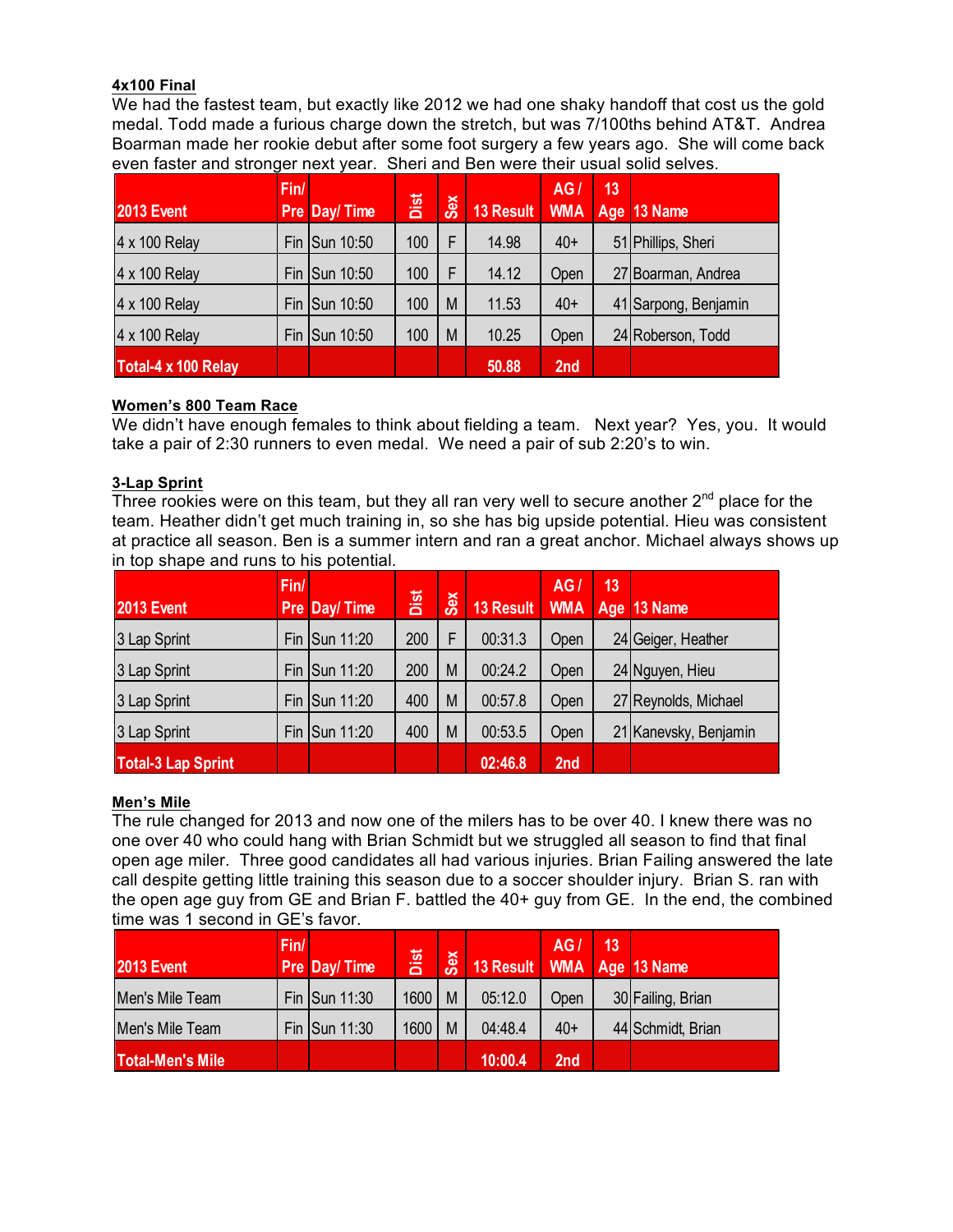#### **4x200 Relay**

Benjamin's hamstring held together this year and we were in the hunt. GE had a solid team and won, but Todd got payback for the 4x100 when he made a great late surge and caught the AT&T runner at the line and took  $2^{nd}$  by 5/100ths of a second.

| <b>2013 Event</b>   | Fin/ | <b>Pre Day/Time</b> | Dist | Sex | <b>13 Result</b> | AG.<br><b>WMA</b> | 13 | Age 13 Name            |
|---------------------|------|---------------------|------|-----|------------------|-------------------|----|------------------------|
| 4 x 200 Relay       |      | Fin Sun 11:50       | 200  | M   | 00:25.3          | $40+$             |    | 41 Sarpong, Benjamin   |
| 4 x 200 Relay       |      | Fin Sun 11:50       | 200  | M   | 00:26.8          | $50+$             |    | 59 Pappermaster, Barry |
| 4 x 200 Relay       |      | Fin Sun 11:50       | 200  | F   | 00:30.1          | Open              |    | 27 Boarman, Andrea     |
| 4 x 200 Relay       |      | Fin Sun 11:50       | 200  | M   | 00:22.9          | Open              |    | 24 Roberson, Todd      |
| Total-4 x 200 Relay |      |                     |      |     | 01:45.1          | 2nd               |    |                        |

#### **Senior's Relay**

Last year due to some injuries and absences we finished  $4<sup>th</sup>$  in this event. This year we had Barry! Everyone ran a solid leg and most had a best for the year, but Barry was the one who ran an incredible time for the 600m leg and pulled us into a solid  $2^{nd}$  place. Barry, Barry, Barry chanted the TI crowd.

| <b>2013 Event</b>           | Fin/ | Pre Day/Time      | Dist | Sex | <b>13 Result</b> | AG<br><b>WMA</b> | 13 | Age 13 Name            |
|-----------------------------|------|-------------------|------|-----|------------------|------------------|----|------------------------|
| Senior's Relay              | Fin  | <b>ISun 12:25</b> | 200  | M   | 00:31.6          | $60+$            | 61 | Jenkins, JJ            |
| Senior's Relay              | Fin  | <b>ISun 12:25</b> | 400  | M   | 01:05.4          | $50+$            |    | 55 Smith, Steve        |
| Senior's Relay              | Fin  | <b>ISun 12:25</b> | 200  | F   | 00:33.4          | $50+$            |    | 50 Toliver, Robin      |
| Senior's Relay              | Fin  | <b>Sun 12:25</b>  | 600  | M   | 01:36.5          | $50+$            |    | 59 Pappermaster, Barry |
| Senior's Relay              | Fin  | <b>Sun 12:25</b>  | 400  | M   | 01:02.7          | $50+$            |    | 53 Westbrook, Paul     |
| <b>Total-Senior's Relay</b> |      |                   |      |     | 04:49.6          | 2nd              |    |                        |

#### **Women's Relay**

This relay has to have one 40+ runner and their ages have to add to 90. We didn't have 800m runners or any spare 400m females. Come on gals – next year we need some commitment and training.

#### **Submaster's Sprint**

Brandy and Paul got a great start but Greg felt a muscle pull right on takeoff. He bravely made it around and held our position so Luke could cruise to  $2<sup>nd</sup>$  place.

|                             | Fin/ |               |      |     |           | AG/             | 13 |                     |
|-----------------------------|------|---------------|------|-----|-----------|-----------------|----|---------------------|
| <b>2013 Event</b>           |      | Pre Day/Time  | Dist | Sex | 13 Result |                 |    | WMA   Age   13 Name |
| <b>Submasters Sprint</b>    |      | Fin Sun 12:45 | 200  | F   | 00:29.5   | $30+$           |    | 36 Burton, Brandy   |
| <b>Submasters Sprint</b>    |      | Fin Sun 12:45 | 200  | M   | 00:25.8   | 35/30           |    | 30 Brantmeier, Paul |
| <b>Submasters Sprint</b>    |      | Fin Sun 12:45 | 400  | M   | 01:09.2   | 35/30           |    | 40 Gordon, Greg     |
| Submasters Sprint           |      | Fin Sun 12:45 | 800  | M   | 02:21.3   | 30/35           |    | 49Luo, Luke         |
| <b>Total-Submast Sprint</b> |      |               |      |     | 04:25.8   | 2 <sub>nd</sub> |    |                     |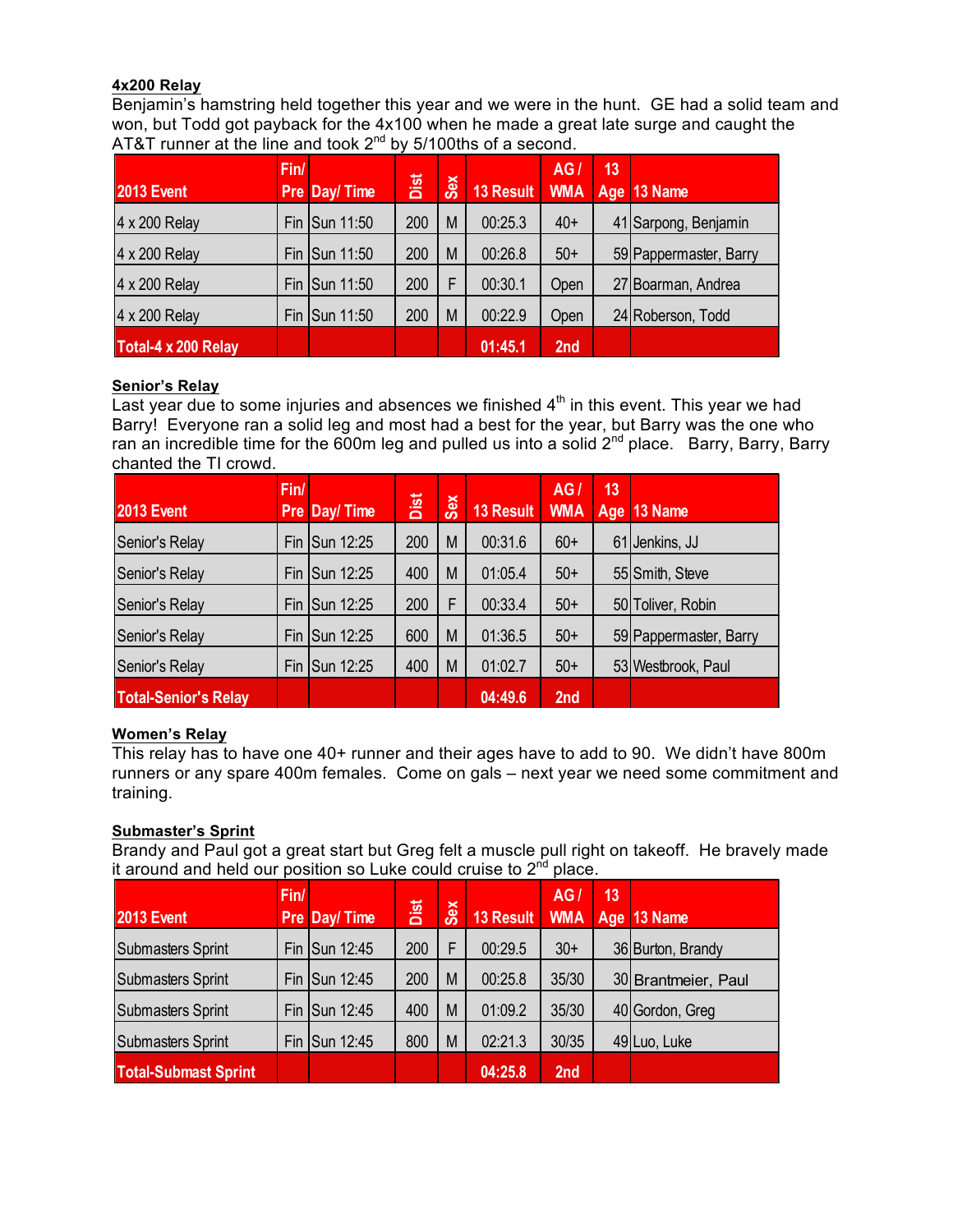#### **President's Relay**

This is for VP's or their direct reports and for Senior Fellow's. We couldn't round up a team and gave AT&T and uncontested  $1<sup>st</sup>$  place win. This one might have cost us the team title.

#### **Pyramid Relay**

First we played rock, paper, scissors, (lizard, Spock) with Brian F. and Ismail to see who would run the 1200m leg. Alvin had a calf issue a few weeks ago but went down to warm up. As a backup we sent Larry down on the heels of his breakthrough 800m on Saturday. Alvin came back up and said he felt OK but didn't want to risk pulling up and hurting the team's chances. This is exactly the kind of selfless behavior that defines what a great team we have. There is no "I" in team, but there is an "A" for Alvin. All ran well, but we fell about 6 seconds short of  $2^{nd}$ place.

| <b>2013 Event</b>          | Fin/ | Pre Day/Time                         | Dist | Sex | 13 Result | AG<br><b>WMA</b> | 13<br>Age | 13 Name            |
|----------------------------|------|--------------------------------------|------|-----|-----------|------------------|-----------|--------------------|
| <b>Pyramid Relay</b>       |      | Fin Sun 1:55                         | 400  | F   | 01:11.7   | <b>Open</b>      |           | 24 Geiger, Heather |
| <b>Pyramid Relay</b>       |      | Fin $\left \mathsf{Sun}\right $ 1:55 | 800  | M   | 02:19.7   | Open             |           | 26 Laugeson, Larry |
| <b>Pyramid Relay</b>       |      | Fin $\textsf{I}$ Sun 1:55            | 1200 | M   | 03:41.5   | Open             |           | 30 Jorio, Ismail   |
| <b>Pyramid Relay</b>       |      | Fin $\textsf{I}$ Sun 1:55            | 800  | M   | 02:16.3   | Open             |           | 30 Failing, Brian  |
| <b>Pyramid Relay</b>       |      | Fin Sun 1:55                         | 400  | F   | 01:12.1   | Open             |           | 36 Burton, Brandy  |
| <b>Total-Pyramid Relay</b> |      |                                      |      |     | 10:41.3   | 3rd              |           |                    |

#### **Master's Relay**

You might have noticed the theme of  $2^{nd}$  place finishes. We were bridesmaids almost all day long with a collection of silver medals. We had a few individual gold medals and the high jump team had won gold, but no relay had won it all yet.

This event was one of the reasons I pulled Brian out of the 10K, so he would be a little more rested. I also subbed Sheri in to pick up a few more seconds on the back end in case we needed it. The team gave me a several second lead and I cruised and even added a few more to win by 9 seconds over GE.

| <b>2013 Event</b>          | Fin/ | Pre Day/Time                               | Dist | Sex | 13 Result | AGI<br><b>WMA</b> | 13 | Age 13 Name        |
|----------------------------|------|--------------------------------------------|------|-----|-----------|-------------------|----|--------------------|
| <b>Masters Relay</b>       |      | Fin $\left \mathsf{Sun}\right\rangle$ 2:10 | 800  | M   | 02:16.9   | 40/50             |    | 44 Schmidt, Brian  |
| <b>Masters Relay</b>       |      | Fin Sun 2:10                               | 400  | M   | 00:55.4   | 40/50             |    | 45 Grant, Chris    |
| <b>Masters Relay</b>       | Fin  | $\textsf{I}$ Sun 2:10                      | 800  | M   | 02:14.9   | 40/50             |    | 49Luo, Luke        |
| <b>Masters Relay</b>       | Fin  | Sun 2:10                                   | 200  | F   | 00:30.6   | $40+$             |    | 51 Phillips, Sheri |
| <b>Masters Relay</b>       |      | Fin $\left \mathsf{Sun}\right\rangle$ 2:10 | 200  | M   | 00:27.7   | 50/40             |    | 53 Westbrook, Paul |
| <b>Total-Masters Relay</b> |      |                                            |      |     | 06:25.5   | 1st               |    |                    |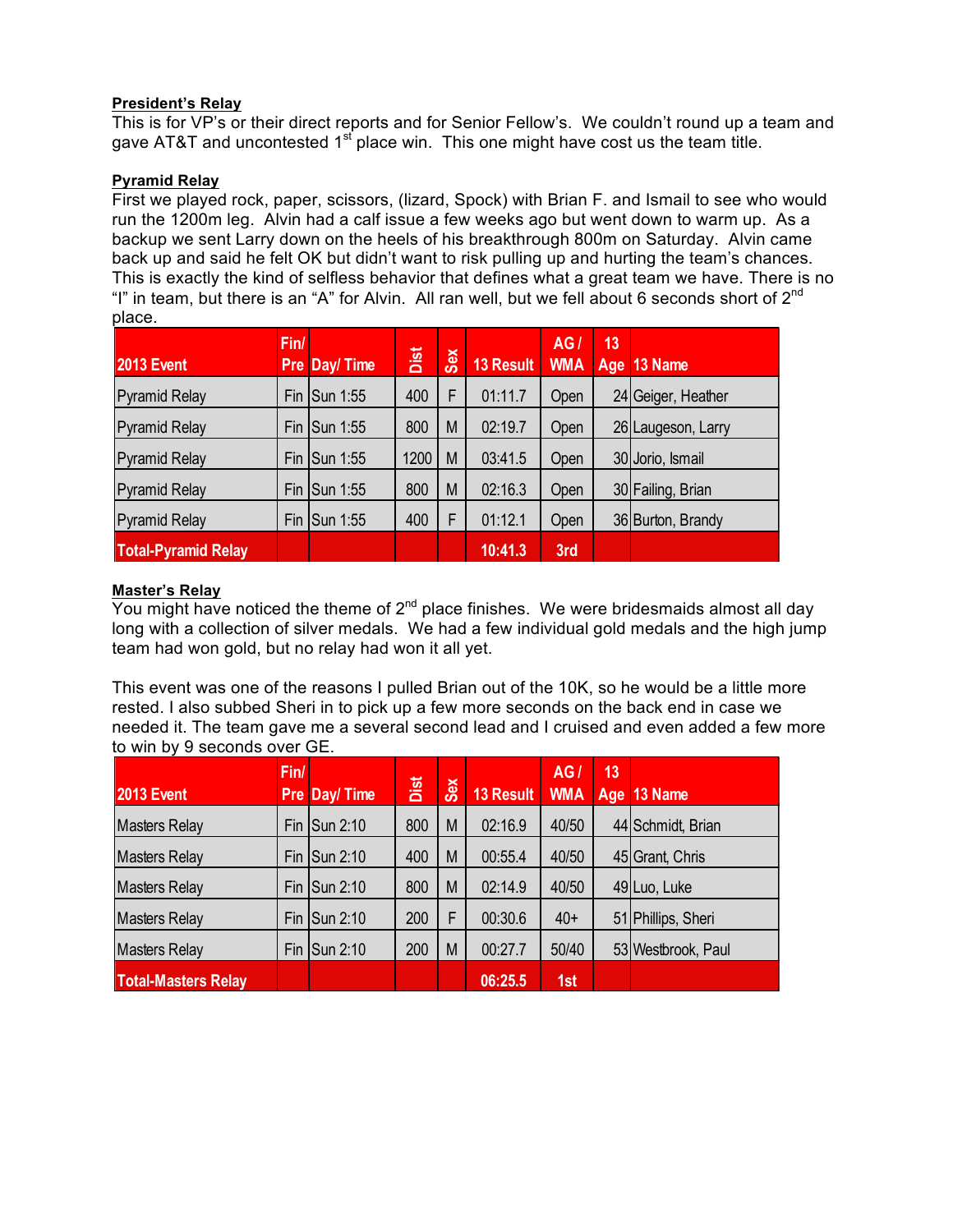#### **Sprint Relay**

Brandy pulled a quick turnaround from her Pyramid 400m for a great start. Amy Ball made great improvements in her  $2^{nd}$  year out. Ben and Todd ran an excellent pair of 400m legs. Rookie Rick Oden had a little tweak in the long jump, so Barry stepped in for his  $4<sup>th</sup>$  final of the weekend. Rookie Hieu brought it home for another silver.

| <b>2013 Event</b>         | Fin/ | <b>Pre Day/Time</b> | Dist | Sex | <b>13 Result</b> | AG<br><b>WMA</b> | 13<br>Age | 13 Name                |
|---------------------------|------|---------------------|------|-----|------------------|------------------|-----------|------------------------|
| <b>Sprint Relay</b>       | Fin  | Sun 3:50            | 200  | F   | 00:30.3          | $30+$            |           | 36 Burton, Brandy      |
| <b>Sprint Relay</b>       | Fin  | Sun 3:50            | 200  | F   | 00:31.4          | Open             |           | 24 Ball, Amy           |
| <b>Sprint Relay</b>       | Fin  | Sun 3:50            | 400  | M   | 00:54.7          | Open             |           | 21 Kanevsky, Benjamin  |
| <b>Sprint Relay</b>       | Fin  | $\mathsf{Sun}3:50$  | 400  | M   | 00:54.3          | Open             |           | 24 Roberson, Todd      |
| <b>Sprint Relay</b>       | Fin  | Sun 3:50            | 200  | M   | 00:28.2          | $40+$            |           | 59 Pappermaster, Barry |
| <b>Sprint Relay</b>       | Fin  | Sun 3:50            | 200  | M   | 00:25.5          | Open             |           | 24 Nguyen, Hieu        |
| <b>Total-Sprint Relay</b> |      |                     |      |     | 03:44.4          | 2nd              |           |                        |

#### **Long Jump**

Just a few weeks ago Rick Oden decided to join the team this year. I paired him and Sheri in the long jump and thought they had a good shot at  $2^{nd}$  place. And indeed, that's what it appeared they won. Read below, for the rest of the story . . .

#### **Shot Put**

We didn't enter this one and GE won both the throwing events.

## **Overall Results -** http://www.prepcaltrack.com/ATHLETICS/USCAA/2013/USCAA\_Finals.htm

AT&T had a few more  $1<sup>st</sup>$  place finishes than TI, though they also had quite a few 3 place slots. We had an array of  $2^{nd}$  place finishes. Still, it looked like they would edge us for the overall  $2^{nd}$ place team award this year.

Benjamin, Rio, and I trotted down to the field to pick up our team award and were surprised when they announced AT&T was  $3<sup>rd</sup>$ . A few minutes later the AT&T guys came over and said there must be a scoring error as they thought they edged us. We agreed and the scorers combed through the results and indeed found two issues. The change to WMA scoring on the road races affected how the master scoring program totaled those results – it was actually reversing the place points. They also hadn't added the 2 extra drops for the individual events. Once fixed, the total appeared to be:

GE: 730 points  $(1<sup>st</sup>)$ AT&T: 668 points  $(2<sup>nd</sup>)$ TI: 656 points  $(3<sup>rd</sup>)$ 

We enjoyed our team dinner and the all-team party on Sunday evening, then headed home on Monday.

On Wednesday, I got a call from AT&T captain Lou Putnam. He said that he found an error in the AT&T long jump scoring. He had made a late substitution of a 37 year old jumper for an injured 63 year old jumper. The roster didn't get updated, so his 37-year old was listed as 63 and got really high points for his jumps. When corrected to his actual age, AT&T dropped from  $1<sup>st</sup>$  to 4<sup>th</sup> and TI moved up from  $2<sup>nd</sup>$  to  $1<sup>st</sup>$ . That added 6 points to our score, and knocked 12 off of AT&T. TI had indeed won  $2^{nd}$  place overall at the meet.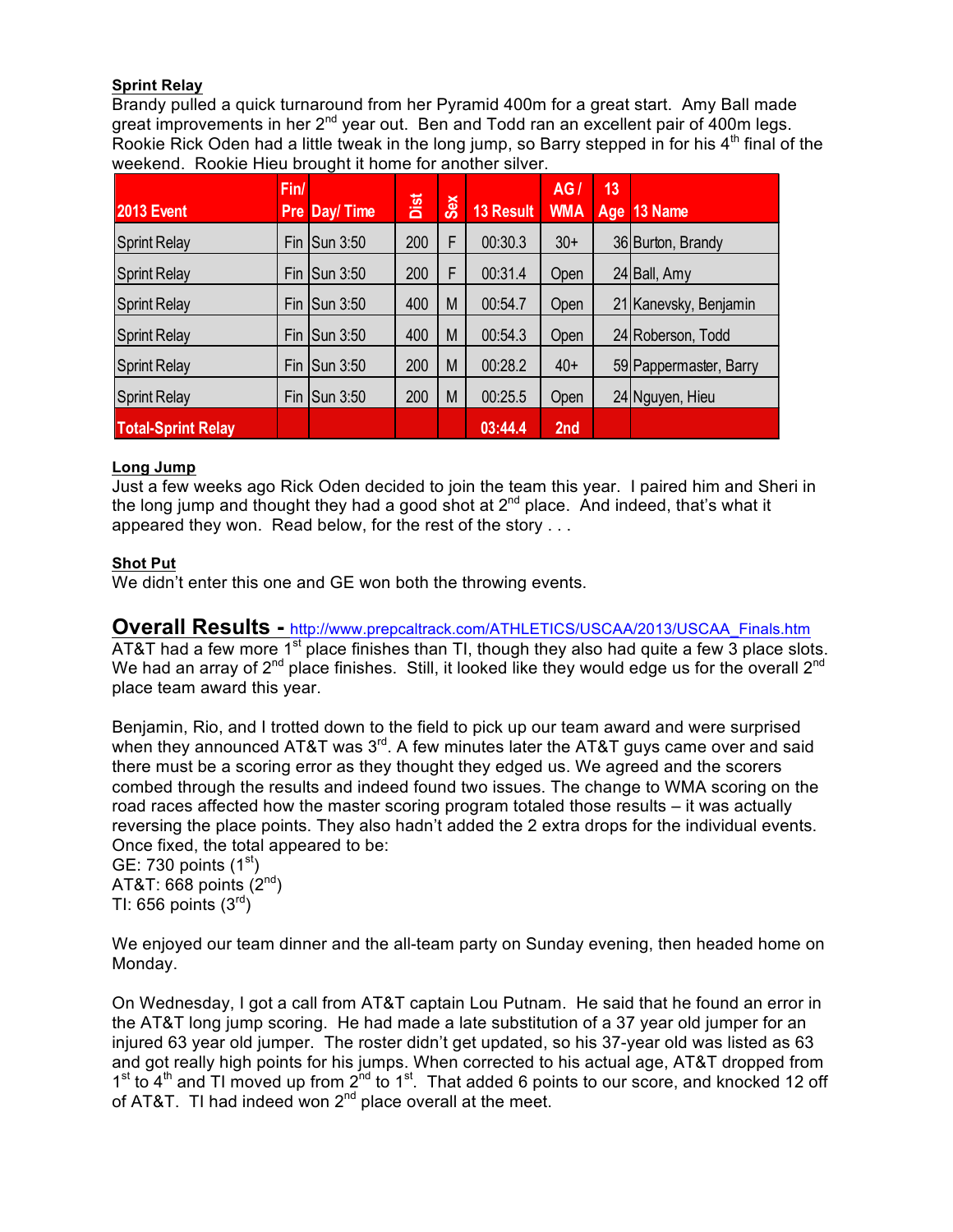#### Long Jump Results

| <b>2013 Event</b> | Fin/ | Pre Day/Time      | Dist | Sex | 13 Result    | AG/ | 13   | WMA Age 13 Name    |
|-------------------|------|-------------------|------|-----|--------------|-----|------|--------------------|
| Long Jump         |      | Fin Sun - flight? | LJ   | M   | 16'6.5"/729  | Any |      | 48 Oden, Rick      |
| Long Jump         |      | Fin Sun - flight? | LJ   | Ė   | 13'1.75"/866 | Any |      | 51 Phillips, Sheri |
| Long Jump         |      | Fin Sun - flight? | LJ   | M   |              | Any | #N/A |                    |
| Total-Long Jump   |      |                   |      |     | 1595         | 1st |      |                    |

So Sheri earned her  $4<sup>th</sup>$  gold medal of the meet (50+ 200m run, high jump, long jump, master's relay) to go with her silver in the 4x100 (just 7/100ths of a second shy of gold). The FINAL team scores were:

GE – 731 TI – 662 (up 52 points from 2012) AT&T – 656 ExxonMobil – 509 BoozAllenHamilton - 347 Boeing - 8

Each team develops a specific personality. What defined this year's team was spirit and enthusiasm. We had the most spirited team by far; and we had 19 rookies; and we won a LOT of silver medals. Combined with the wacky scoring issues at the end I will say that this meet has moved into my all time top 3 national meets of the 29 I've attended.  $1<sup>st</sup>$  is the year 2000 "Runnin' in Renton" win over Qwest and their group of Olympic athletes.  $2^{nd}$  is the 2004 "Miracle in Maine" comeback victory. And now the 2013 "Silver Spirit" group that edged AT&T for  $2^{nd}$  place overall.

Finally, thank you to those who work behind the scenes – my co-captain Benjamin Sarpong, travel wizards Dianna Sulser and Cynthia Samilton, and equipment manager Michael Reynolds. And big thanks to the timeless Coach Rio King who can turn anyone who wants to try into a valuable contributor. Thanks to the volunteers and the prelim runners too. Everyone who came out is special. We all have the same work, family, and other challenges as everyone else yet somehow your character, will, and determination won out and got you there. I love this team and what it represents – people selflessly working together for a common goal. You are improving your health and fitness too.

I saw this story on Infolink about Rich Templeton meeting with all the summer interns: *When an intern asked Rich how he measures success, he said he was always driven by whether he was on a winning or losing team. "If you think success is just climbing a ladder, you will never be very happy," he said. "That's a very 'I'-oriented thing. If you enjoy being part of winning teams and winning, it takes you in a very different direction of where your satisfaction comes from."*

Rich should come out and join us next year and be part of our winning team. We need to fill our President's Relay team and not give AT&T an automatic gold medal.

Final team scores on the next page.

Paul Westbrook, Sustainable Development Manager, SMTS, LEED AP Texas Instruments Facilities 214.567.7311 Senior Fellow, US State Dept Energy & Climate Partnership for the Americas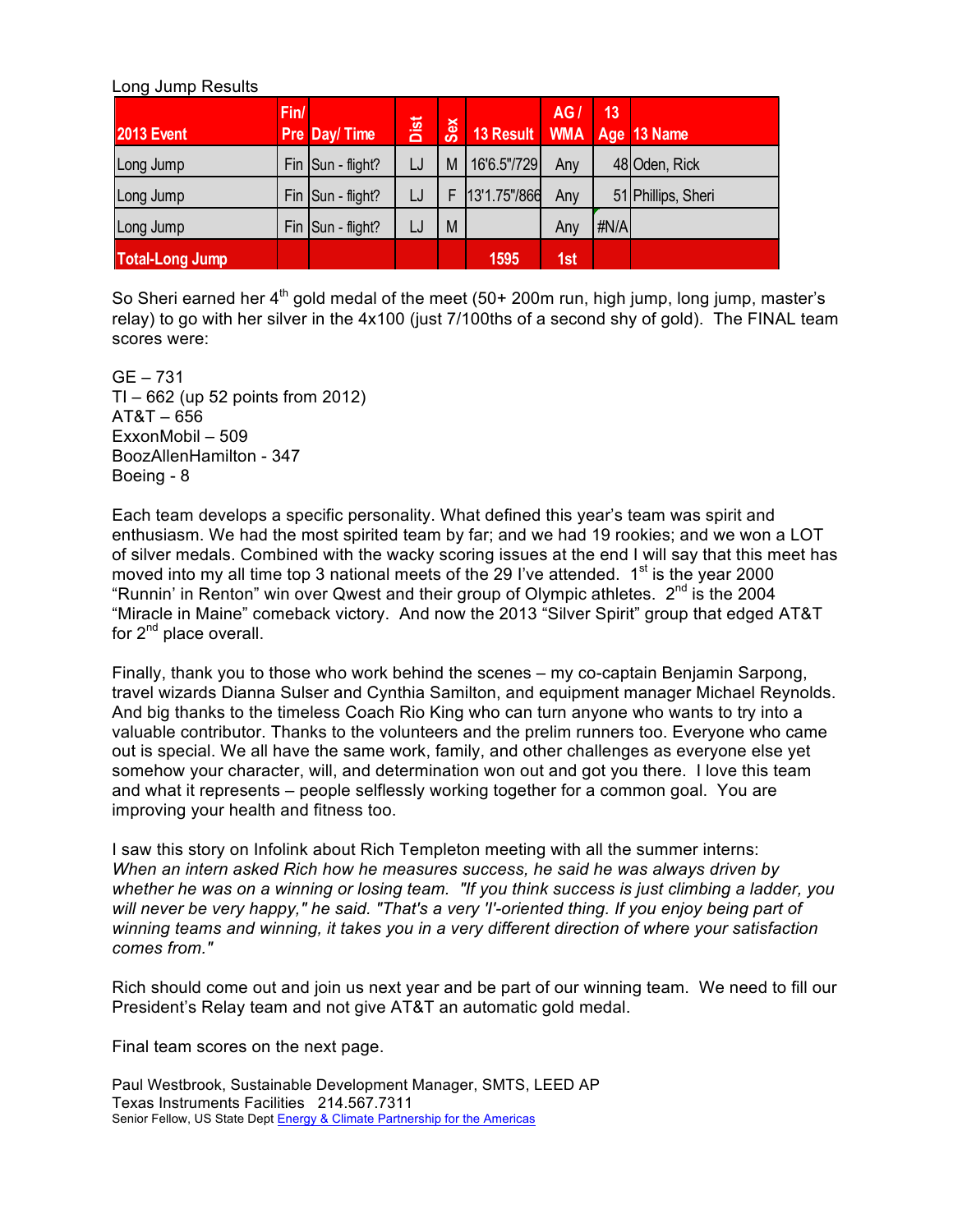| <b>Final Team Scores</b>  | Place<br>2013    | <b>Points 2013</b> |                |                     |                         |                  |                |                |                |                |                |                |
|---------------------------|------------------|--------------------|----------------|---------------------|-------------------------|------------------|----------------|----------------|----------------|----------------|----------------|----------------|
| <b>EVENT</b>              | TI               | <b>ATT</b>         | <b>GE</b>      | <b>EXX</b>          | <b>BAH</b>              | Boeing           | ΤI             | <b>ATT</b>     | <b>GE</b>      | <b>EXX</b>     | <b>BAH</b>     | Boeing         |
| <b>WOMEN'S 5K</b>         | $\overline{2}$   | 1                  | 3              | $\overline{4}$      | 9                       | 9                | 34             | 40             | 31             | 28             | $\mathbf{0}$   | 0              |
| <b>MEN'S 5K</b>           | $\overline{2}$   | 3                  | $\overline{1}$ | $\overline{4}$      | 9                       | 9                | 34             | 31             | 40             | 28             | $\overline{0}$ | $\overline{0}$ |
| <b>SUB-MASTERS</b>        |                  |                    |                |                     |                         |                  |                |                |                |                |                |                |
| <b>DISTANCE</b>           | $\overline{2}$   | 3                  | 1              | 9                   | 4                       | 9                | 34             | 31             | 40             | $\mathbf{0}$   | 28             | $\mathbf{0}$   |
| <b>EXECUTIVE RELAY</b>    | 3                | $\overline{2}$     | 1              | 9                   | 9                       | 9                | 31             | 34             | 40             | $\overline{0}$ | $\Omega$       | $\overline{0}$ |
| <b>DISTANCE RELAY</b>     | $\overline{2}$   | 9                  | 1              | 3                   | 9                       | 9                | 34             | $\Omega$       | 40             | 31             | $\overline{0}$ | $\overline{0}$ |
| <b>MEN'S 10K</b>          | $\overline{2}$   | 3                  | 1              | 5                   | $\overline{4}$          | 9                | 34             | 31             | 40             | 25             | 28             | $\overline{0}$ |
| <b>WOMEN'S 10K</b>        | 3                | $\overline{1}$     | $\overline{2}$ | $\overline{4}$      | 9                       | 9                | 31             | 40             | 34             | 28             | $\overline{0}$ | $\overline{0}$ |
| 4X100 METER               |                  |                    |                |                     |                         |                  |                |                |                |                |                |                |
| <b>RELAY</b>              | $\overline{2}$   | 1                  | $\overline{4}$ | 3                   | 9                       | 9                | 34             | 40             | 28             | 31             | $\mathbf{0}$   | $\mathbf{0}$   |
| <b>WOMEN'S 800M</b>       | 9                | $\overline{1}$     | $\overline{2}$ | 3                   | 9                       | 9                | $\overline{0}$ | 40             | 34             | 31             | $\overline{0}$ | $\overline{0}$ |
| <b>THREE-LAP SPRINT</b>   | $\overline{2}$   | 4                  | 1              | 3                   | 5                       | 9                | 34             | 28             | 40             | 31             | 25             | $\overline{0}$ |
| <b>MENS MILE</b>          | $\overline{2}$   | 9                  | 1              | 3                   | $\overline{4}$          | 9                | 34             | $\mathbf{0}$   | 40             | 31             | 28             | $\overline{0}$ |
| 4x200 RELAY               | $\overline{2}$   | 3                  | 1              | $\overline{4}$      | 5                       | 9                | 34             | 31             | 40             | 28             | 25             | $\overline{0}$ |
| <b>SENIORS' RELAY</b>     | $\overline{2}$   | 3                  | $\overline{1}$ | 9                   | 9                       | 9                | 34             | 31             | 40             | $\overline{0}$ | $\Omega$       | $\overline{0}$ |
| <b>WOMEN'S RELAY</b>      | 9                | $\overline{1}$     | $\overline{2}$ | 3                   | 9                       | 9                | $\overline{0}$ | 40             | 34             | 31             | $\overline{0}$ | $\overline{0}$ |
| <b>SUB-MASTERS</b>        |                  |                    |                |                     |                         |                  |                |                |                |                |                |                |
| <b>SPRINT</b>             | $\overline{2}$   | 3                  | 1              | 9                   | $\overline{4}$          | 9                | 34             | 31             | 40             | $\overline{0}$ | 28             | $\overline{0}$ |
| PRESIDENTS'               |                  |                    |                |                     |                         |                  |                |                |                |                |                |                |
| <b>RELAY</b>              | 9                | 1                  | 9              | 9<br>$\overline{2}$ | 9                       | 9                | 0              | 40             | 0              | 0              | $\mathbf 0$    | $\mathbf{0}$   |
| <b>PYRAMID</b>            | 3                | 9                  | 1              |                     | 9                       | 9                | 31             | $\Omega$       | 40             | 34             | $\overline{0}$ | $\overline{0}$ |
| <b>MASTERS RELAY</b>      | $\overline{1}$   | 3                  | $\overline{2}$ | 9                   | $\overline{4}$          | 9                | 40             | 31             | 34             | $\mathbf{0}$   | 28             | $\mathbf{0}$   |
| <b>SPRINT RELAY</b>       | $\overline{2}$   | $\overline{4}$     | $\overline{1}$ | 3                   | 9                       | 9                | 34             | 28             | 40             | 31             | $\mathbf{0}$   | $\overline{0}$ |
| High Jump                 | 1                | 9                  | $\overline{2}$ | 9                   | 3                       | 9                | 40             | 0              | 34             | 0              | 31             | $\mathbf{0}$   |
| Long Jump                 | 1                | $\overline{4}$     | $\overline{2}$ | 3                   | 5                       | 9                | 40             | 28             | 34             | 31             | 25             | $\overline{0}$ |
| Shot                      | 9                | $\overline{2}$     | 1              | 3                   | $\overline{4}$          | 9                | $\mathbf{0}$   | 34             | 40             | 31             | 28             | $\overline{0}$ |
| Discus                    | 9                | $\overline{2}$     | $\overline{1}$ | 3                   | $\overline{4}$          | 9                | $\overline{0}$ | 34             | 40             | 31             | 28             | $\overline{0}$ |
| <b>Indiv M 200m 18-29</b> | $\overline{1}$   | 3                  | 4              | $\overline{2}$      | 5                       | 9                | 10             | 7              | 6              | 8              | 5              | $\overline{0}$ |
| <b>Indiv M 200m 50-59</b> | 1                | 4                  | 3              | 9                   | 5                       | $\overline{2}$   | 10             | 6              | 7              | 0              | 5              | 8              |
| Indiv M 200m 60+          | $\overline{2}$   | $\overline{1}$     | 3              | 9                   | 9                       | 9                | 8              | 10             | $\overline{7}$ | 0              | $\overline{0}$ | $\mathbf{0}$   |
| Indiv M 200m 70+          | 1                | $\overline{2}$     | 9              | 9                   | 9                       | 9                | 10             | 8              | 0              | 0              | $\overline{0}$ | $\overline{0}$ |
| <b>Indiv F 200m 18-29</b> | 3                | $\overline{c}$     | 1              | $\overline{4}$      | 9                       | 9                | 7              | 8              | 10             | 6              | $\Omega$       | $\overline{0}$ |
| <b>Indiv F 200m 40-49</b> | 3                | 1                  | $\overline{2}$ | 9                   | 4                       | 9                | 7              | 10             | 8              | $\mathbf{0}$   | 6              | $\mathbf{0}$   |
| <b>Indiv F 200m 50+</b>   | $\overline{1}$   | $\overline{2}$     | 9              | 9                   | 9                       | 9                | 10             | 8              | 0              | $\mathbf{0}$   | $\Omega$       | $\mathbf{0}$   |
| <b>Indiv F 200m 60+</b>   | $\boldsymbol{9}$ | 9                  | 9              | $\overline{2}$      | $\overline{1}$          | 9                | $\mathbf{0}$   | $\overline{0}$ | $\overline{0}$ | 8              | 10             | $\mathbf 0$    |
| <b>Indiv M 400m 30-39</b> | $\overline{2}$   | $\mathbf{3}$       | 1              | $\overline{9}$      | $\overline{\mathbf{4}}$ | $\boldsymbol{9}$ | 8              | $\overline{7}$ | 10             | $\mathbf{0}$   | 6              | $\mathbf 0$    |
| <b>Indiv M 400m 40-49</b> | $\overline{2}$   | $\overline{9}$     | 1              | $\overline{4}$      | 3                       | $9\,$            | 8              | $\mathbf 0$    | 10             | 6              | $\overline{7}$ | $\mathbf 0$    |
| <b>Indiv F 400m 30-39</b> | $\boldsymbol{9}$ | $\overline{2}$     | 1              | 9                   | 9                       | $\boldsymbol{9}$ | $\overline{0}$ | 8              | 10             | $\mathbf{0}$   | $\overline{0}$ | $\overline{0}$ |
| <b>Indiv F 400m 40-49</b> | $\overline{2}$   | $\overline{1}$     | 3              | 9                   | $\overline{\mathbf{4}}$ | $\boldsymbol{9}$ | 8              | 10             | $\overline{7}$ | $\overline{0}$ | $6\phantom{1}$ | $\mathbf 0$    |
| 23 team events >          | 18               | 19                 | 22             | 16                  | 11                      | $\pmb{0}$        | 621            | 643            | 823            | 481            | 302            | $\mathbf{0}$   |
| 17 counted events         |                  |                    |                |                     |                         |                  |                |                |                |                |                |                |
| $(drop 6)$ >              |                  |                    |                |                     |                         |                  | 590            | 587            | 662            | 481            | 302            | $\mathbf{0}$   |
| 12 individual events >    | 10               | 10                 | 9              | 4                   | $\overline{7}$          | 1                | 86             | 82             | 75             | 28             | 45             | 8              |
| 8 individual (drop 4) >   |                  |                    |                |                     |                         |                  | 72             | 69             | 69             | 28             | 45             | 8              |
| <b>Raw Total</b>          |                  |                    |                |                     |                         |                  | 707            | 725            | 898            | 509            | 347            | 8              |
| <b>FINAL ADJUSTED</b>     |                  |                    |                |                     |                         |                  |                |                |                |                |                |                |
| <b>TOTAL</b>              |                  |                    |                |                     |                         |                  | 662            | 656            | 731            | 509            | 347            | 8              |
|                           |                  |                    |                |                     |                         |                  | 2nd            | 3rd            | 1st            | 4th            | 5th            | 6th            |

Team Photo on next page